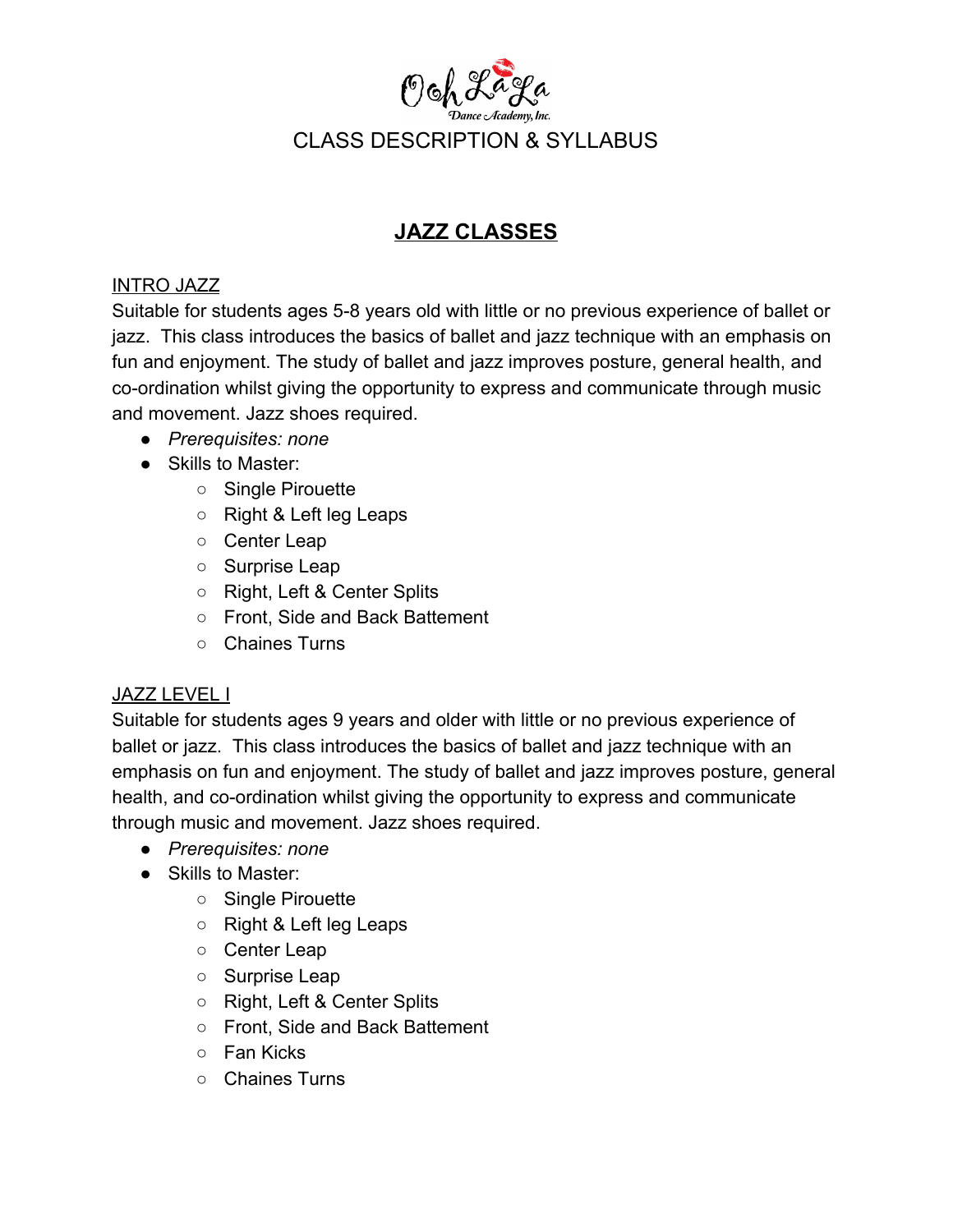

### JAZZ LEVEL II

Suitable for students with intermediate experience of ballet or jazz. This class expands with the basics of ballet and jazz technique. Class will focus on continuing proper dance technique while learning more advanced skills, isolations of the body, as well as improving performance quality, and developing complex rhythms and patterns. Jazz shoes required.

- *● Prerequisites: Single Pirouette, Right & Left leg Leaps, Center Leap, Surprise Leap, Right, Left & Center Splits, Front, Side and Back Battement, Chaines Turns*
- Skills to Master:
	- Double Pirouette
	- Coupé Pirouettes
	- Tilt kick
	- Leg holds
	- Needles
	- Leg Hold Turns
	- A la seconde Turns
	- Toe Rise
	- Calypso
	- Switch Leaps
	- Illusions

### **JAZZ LEVEL III**

Suitable for students with advanced experience of ballet or jazz. This class moves past the basics of technique and focuses on more complex skills. Combinations are taught at a faster pace and include prerequisite as well as new and advanced skills. This is our highest technique level class. Stylistic level. Jazz shoes required.

- *● Prerequisites: Double Pirouette, Coupé Pirouettes, Tilt kick, Leg holds, Needles, Leg Hold Turns, A la seconde Turns, Toe Rise, Calypso, Switch Leaps*
- Skills to Master:
	- Triple Pirouette
	- Float Turns
	- Turning Combinations
	- Split Arabesque Leap
	- Turning Second Jump
	- Oversplits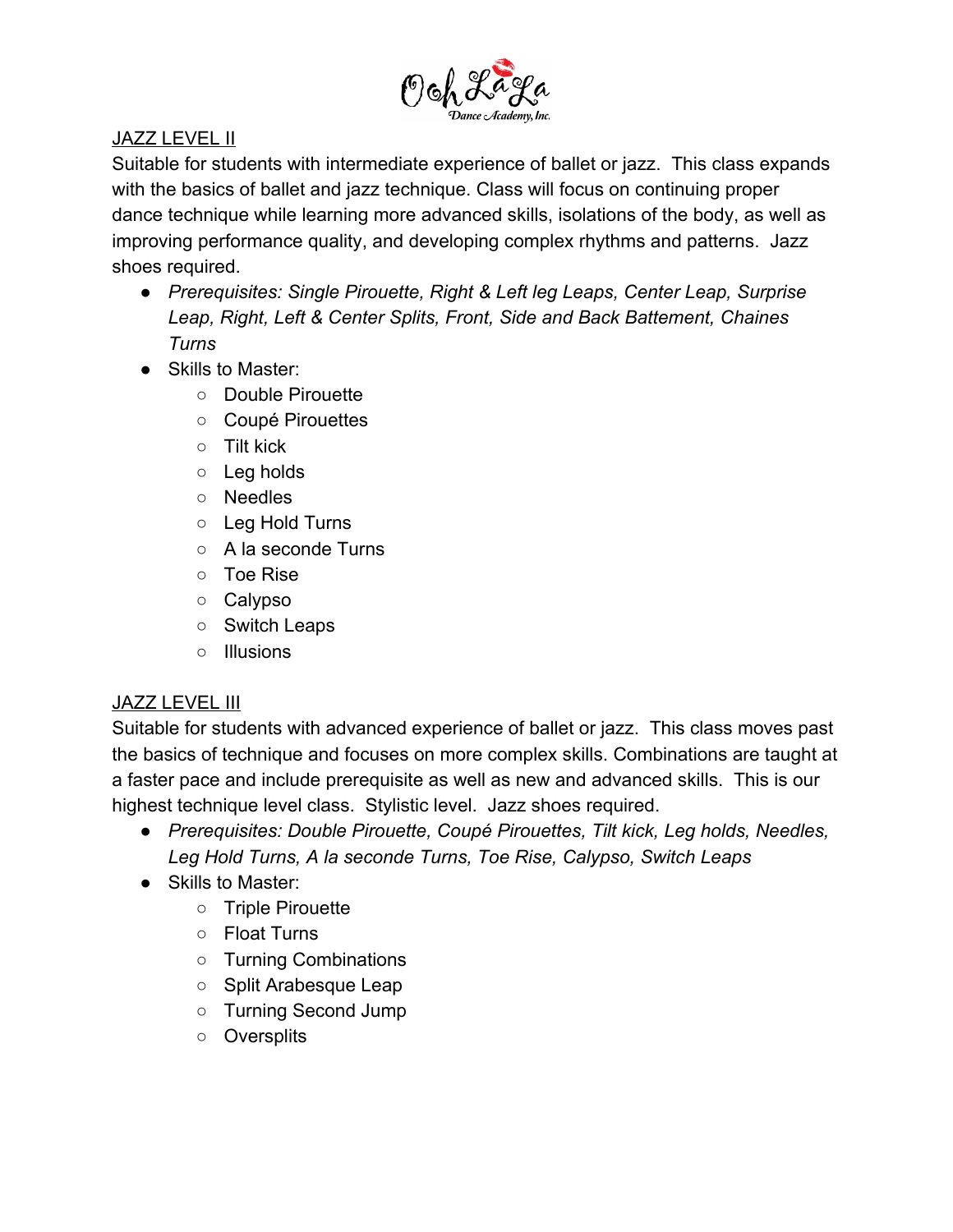

# **MUSICAL THEATRE CLASSES**

### MUSICAL THEATRE LEVEL I/II

Suitable for students ages 9 years and older with little or no previous experience of ballet or jazz. This class introduces the basics of jazz technique with an emphasis on fun and enjoyment in Broadway style. Dancers focus on applying and bringing together the disciplines of singing, acting, and dancing, to create an effective presentation.

- Skills to Master:
	- Character development and performance confidence
	- Knowledge of classic Broadway shows & songs
	- Single Pirouette
	- Right & Left leg Leaps
	- Center Leap
	- Surprise Leap
	- Right, Left & Center Splits
	- Front, Side and Back Battement
	- Chaines Turns

### MUSICAL THEATRE LEVEL II/III

Suitable for students ages 9 years with intermediate or advanced experience of ballet or jazz. This class introduces the basics of jazz technique with an emphasis on fun and enjoyment in Broadway style. Dancers focus on applying and bringing together the disciplines of singing, acting, and dancing, to create an effective presentation.

- *● Prerequisites: Single Pirouette, Right & Left leg Leaps, Center Leap, Surprise Leap, Right, Left & Center Splits, Front, Side and Back Battement, Chaines Turns*
- Skills to Master:
	- Character development and performance confidence
	- Knowledge of classic Broadway shows & songs
	- Dancing with props
	- *○* Double Pirouette
	- Coupé Pirouettes
	- Tilt kick
	- Leg holds
	- Needles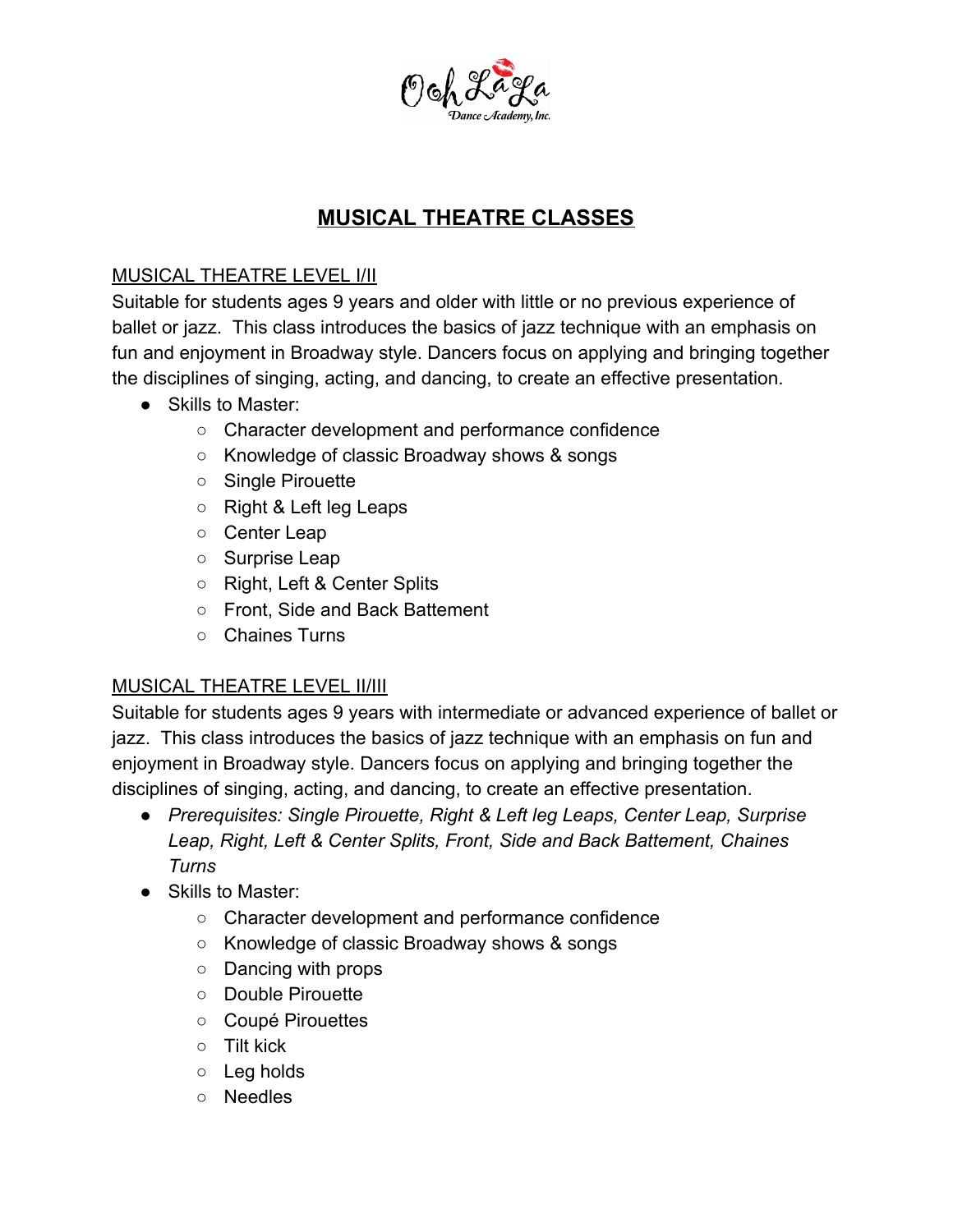

- Leg Hold Turns
- A la seconde Turns

### **CONTEMPORARY CLASSES**

### CONTEMPORARY LEVEL I

Suitable for students ages 9 years and older with little or no previous experience of ballet. This class will incorporate choreography that is a fusion of modern, jazz, lyrical and classical ballet. Students will learn to express themselves, discover movement quality, and have performance opportunities in an encouraging environment. Half sole or jazz shoes required.

- *Prerequisites: none*
- Skills to Master:
	- Single Pirouette
	- Right & Left leg Leaps
	- Pique Turns
	- Right, Left & Center Splits
	- Front, Side and Back Battement
	- Fan Kicks
	- Chaines Turns
	- Calypso
	- Layouts

### CONTEMPORARY LEVEL II

Suitable for students ages 9 years and older with intermediate experience of ballet and contemporary. This class will incorporate choreography that is a fusion of modern, jazz, lyrical and classical ballet. Students will learn to express themselves, discover movement quality, and have performance opportunities in an encouraging environment. Half sole or jazz shoes required.

- *● Prerequisite: Single Pirouette, Right & Left leg Leaps, Pique Turns, Right, Left & Center Splits, Front, Side and Back Battement, Fan Kicks, Chaines Turns, Calypso, Layouts*
- *●* Skills to Master:
	- Double Pirouette
	- Coupé Pirouettes
	- Leg holds
	- Needles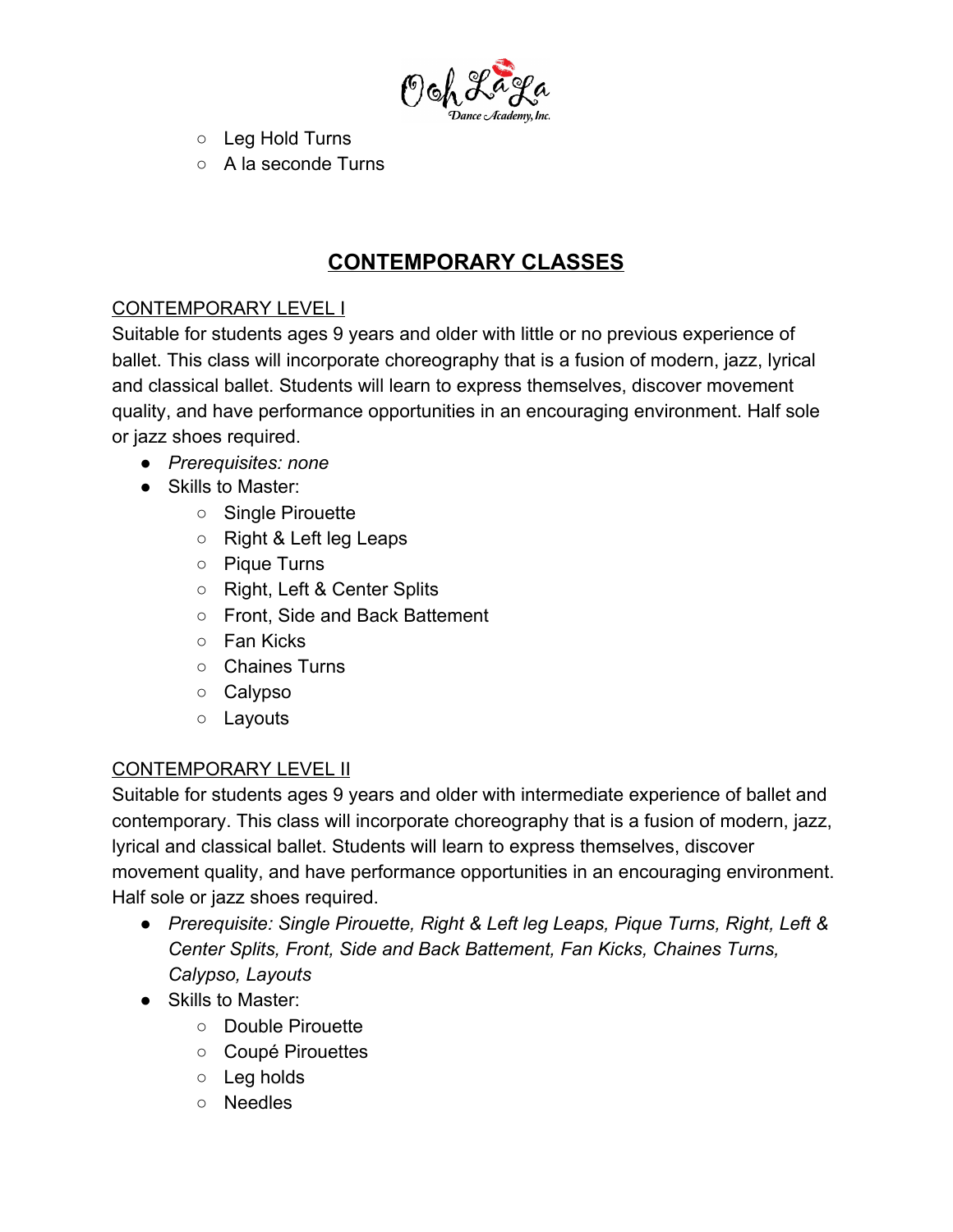

- Leg Hold Turns
- Fouette Turns
- Toe Rise
- Calypso
- Illusions
- Strengthening exercises
- Perform at stylistic level
- Floorwork: Fish flops, Shoulder rolls, Split roll

#### CONTEMPORARY LEVEL III

Suitable for students ages 11 years and older with advanced/strong experience in ballet. This class is designed to help each dancer discover movement quality. Students will be expected to incorporate movement as well as strength and skill. This class will allow students a place for individual expression, combos that challenge the student's ability to stylize their movement and perform in front of the class in order to watch and learn from their classmates as well. Half sole or jazz shoes required.

- *● Prerequisite: Double Pirouette, Coupé Pirouettes, Leg holds, Needles , Leg Hold Turns, Fouette Turns, Toe Rise, Calypso, Illusions, Strengthening exercises, Perform at stylistic level*
- *●* Skills to Master:
	- Triple Pirouette
	- Float Turns
	- Turning Combinations
	- Split Arabesque Leap
	- Oversplits
	- Partner/group lifts
	- Penche roll to floor with no hands
	- Floorwork: Fish flops, Shoulder rolls, Split roll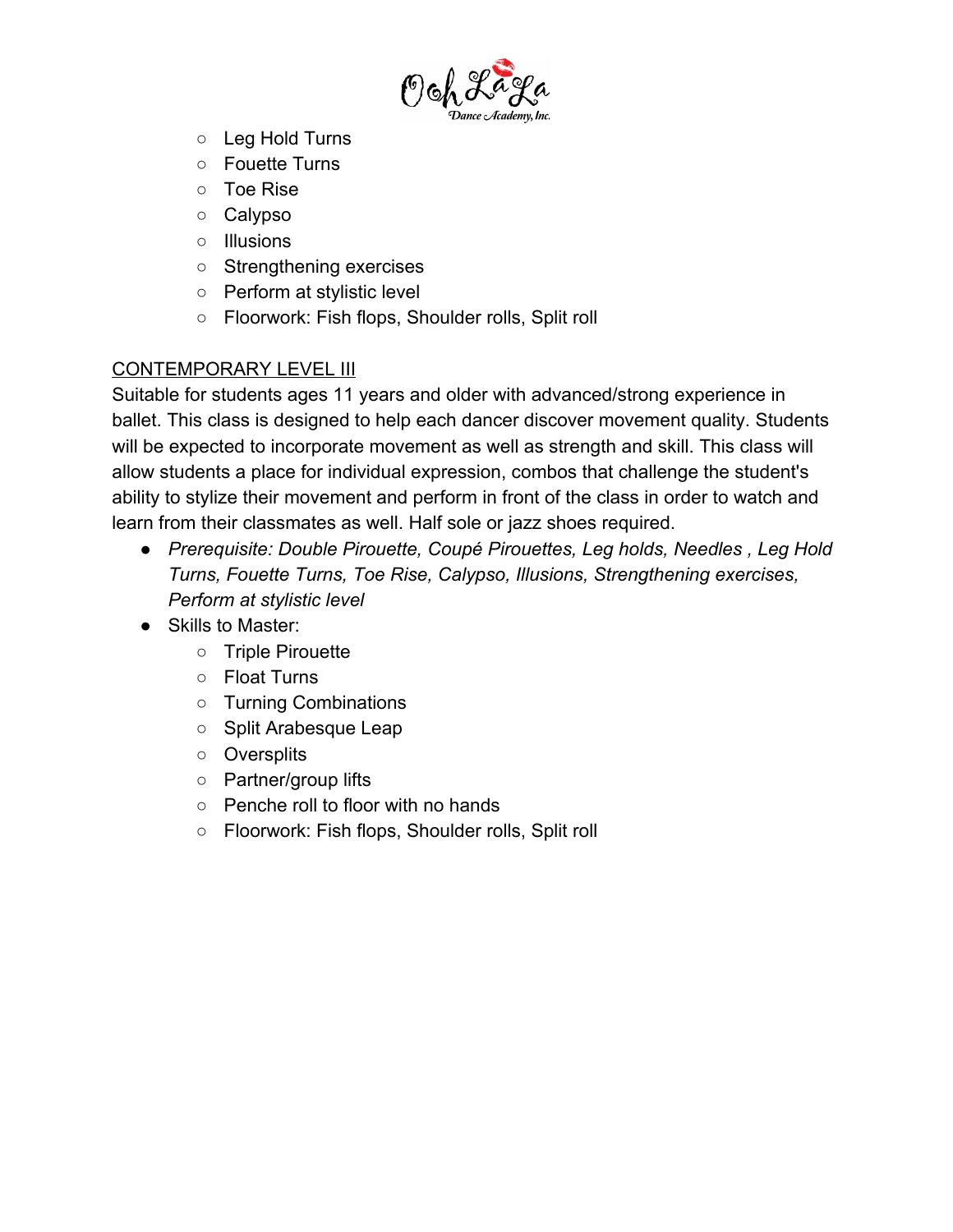

## **BALLET CLASSES**

**Required Attire:** Black leotard, pink tights, pink ballet shoes, hair pulled back into bun

#### INTRO BALLET

Suitable for students ages 5 to 8 years old with little or no previous experience in classical ballet, this class introduces the basics of ballet technique with an emphasis on fun and enjoyment. The study of ballet improves posture, general health and coordination whilst giving the opportunity to express and communicate through music and movement. **Required Attire:** Black leotard, pink tights, pink ballet shoes, hair pulled back into bun

- Skills to Master:
	- Demi & Grande plie
	- Tendu & Degage
	- Passe
	- Releve
	- Chaine
	- Saute in 1st & 2nd position
	- Changements
	- Ballet runs

### BALLET LEVEL I

Suitable for students ages 8 and older with little or no previous experience in classical ballet, this class introduces the basics of ballet technique with an emphasis on fun and enjoyment. The study of ballet improves posture, general health and coordination whilst giving the opportunity to express and communicate through music and movement. **Required Attire:** Black leotard, pink tights, pink ballet shoes, hair pulled back into bun.

- *Prerequisites: none*
- Skills to Master:
	- Demi & Grande plie
	- Tendu & Degage
	- Passe
	- Releve
	- Chaine
	- Saute in 1st & 2nd position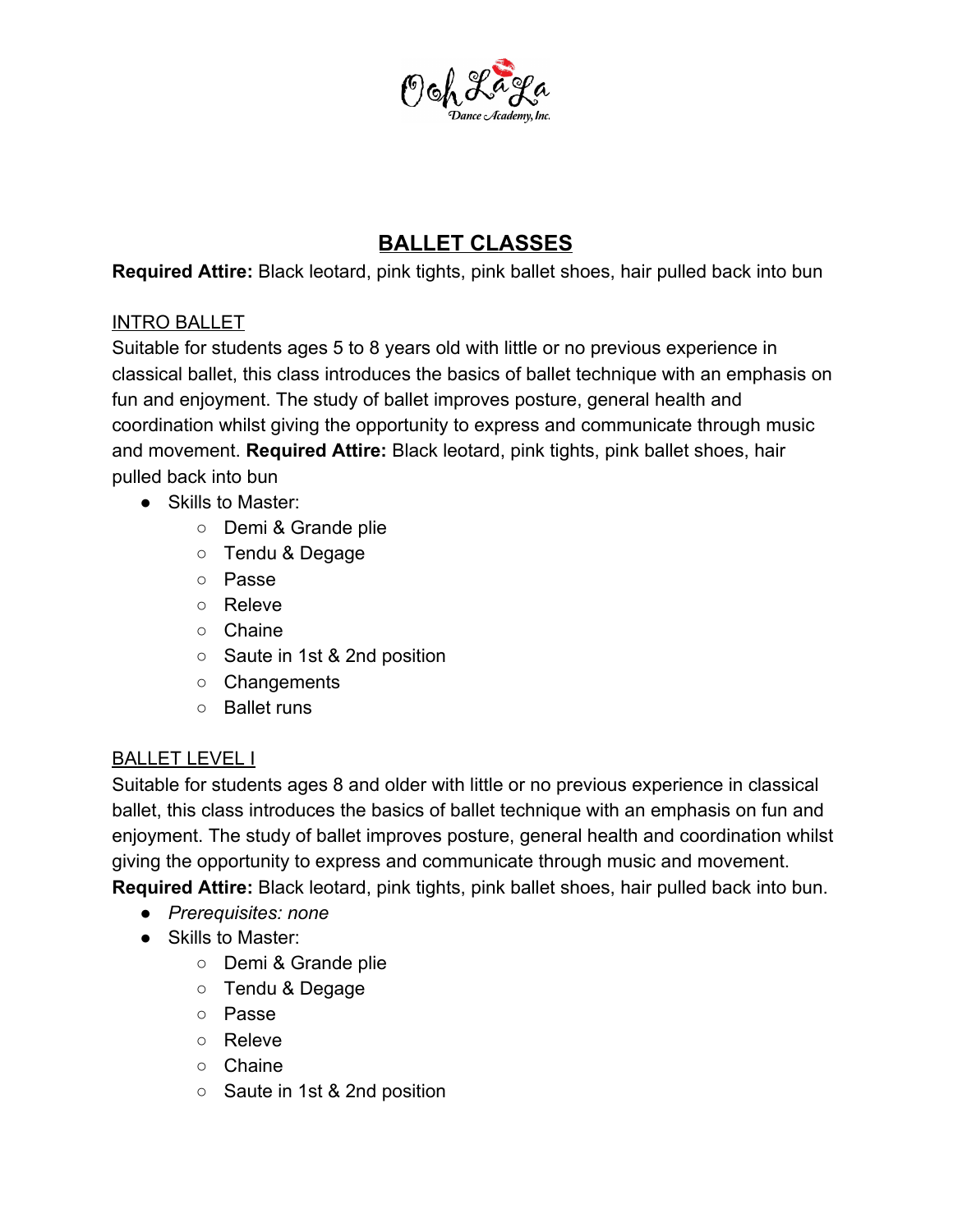

- Changements
- Ballet runs

### BALLET LEVEL II

Suitable for students with previous experience in classical ballet, this class works off of the basics of ballet technique, and applying that to learning new movements. The study of ballet improves posture, general health and coordination whilst giving the opportunity to express and communicate through music and movement. Students in this class develop detail, excellent placement, discipline, and strength. Focus will mainly be on technique at barre and center. **Required Attire:** Black leotard, pink tights, pink ballet shoes, hair pulled back into bun

- *● Prerequisites: Demi & Grande plie, Tendu & Degage, Passe, Releve, Chaine, Saute in 1st & 2nd position, Changements, Ballet runs*
- Skills to master:
	- Rond de jambe
	- Fondu
	- Grand battement
	- Develop
	- Frappe
	- Pique arabesque
	- Single en dehors pirouette
	- Pique turn
	- Glissade, Jete, Assemble, Pas de chat
	- Sodisha & Grand jete

### BALLET LEVEL III

Suitable for students with previous experience in classical ballet, this class works off of the basics of ballet technique, while adding epaulement and character to one's dancing. The study of ballet improves posture, general health and coordination whilst giving the opportunity to express and communicate through music and movement.

Students in this class develop detail, excellent placement, discipline, and strength. Focus will mainly be on technique at barre and center. **Required Attire:** Black leotard, pink tights, pink ballet shoes, hair pulled back into bun

- *● Prerequisites:* Rond de jambe, Fondu, Grand battement, Develop, Frappe, Pique arabesque, Single en dehors pirouette, Pique turn, Glissade, Jete, Assemble, Pas de chat, Sodisha & Grand jete
- Skills to master:
	- Rond de jambe en lair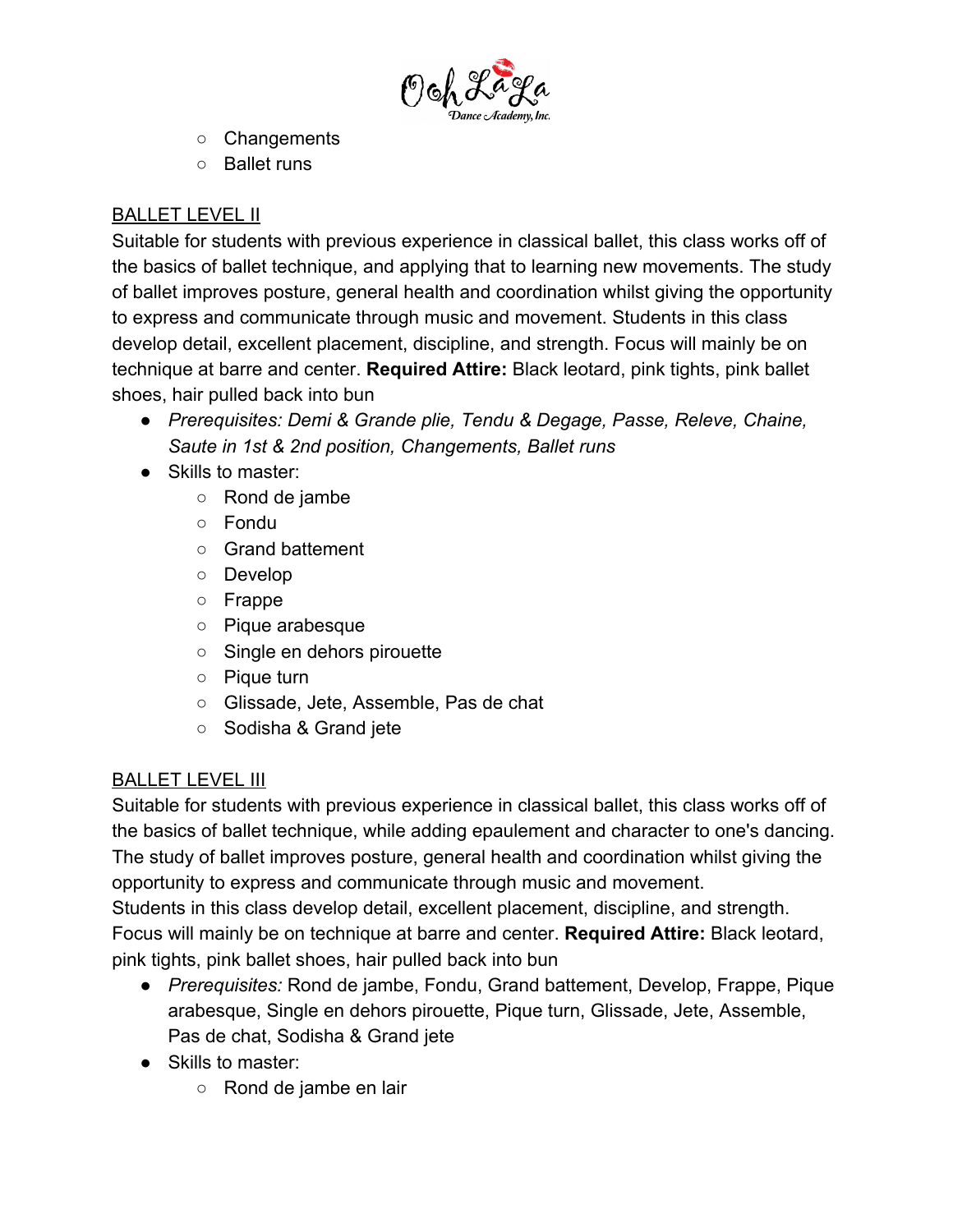

- Grande rond de jambe
- Attitude & arabesque balance
- Double en dehors pirouette
- En dedans pirouette
- Attitude turn
- Entre quatre, royale, small jumps with beats
- Coupe jete turn
- Tour jete
- Fouette turns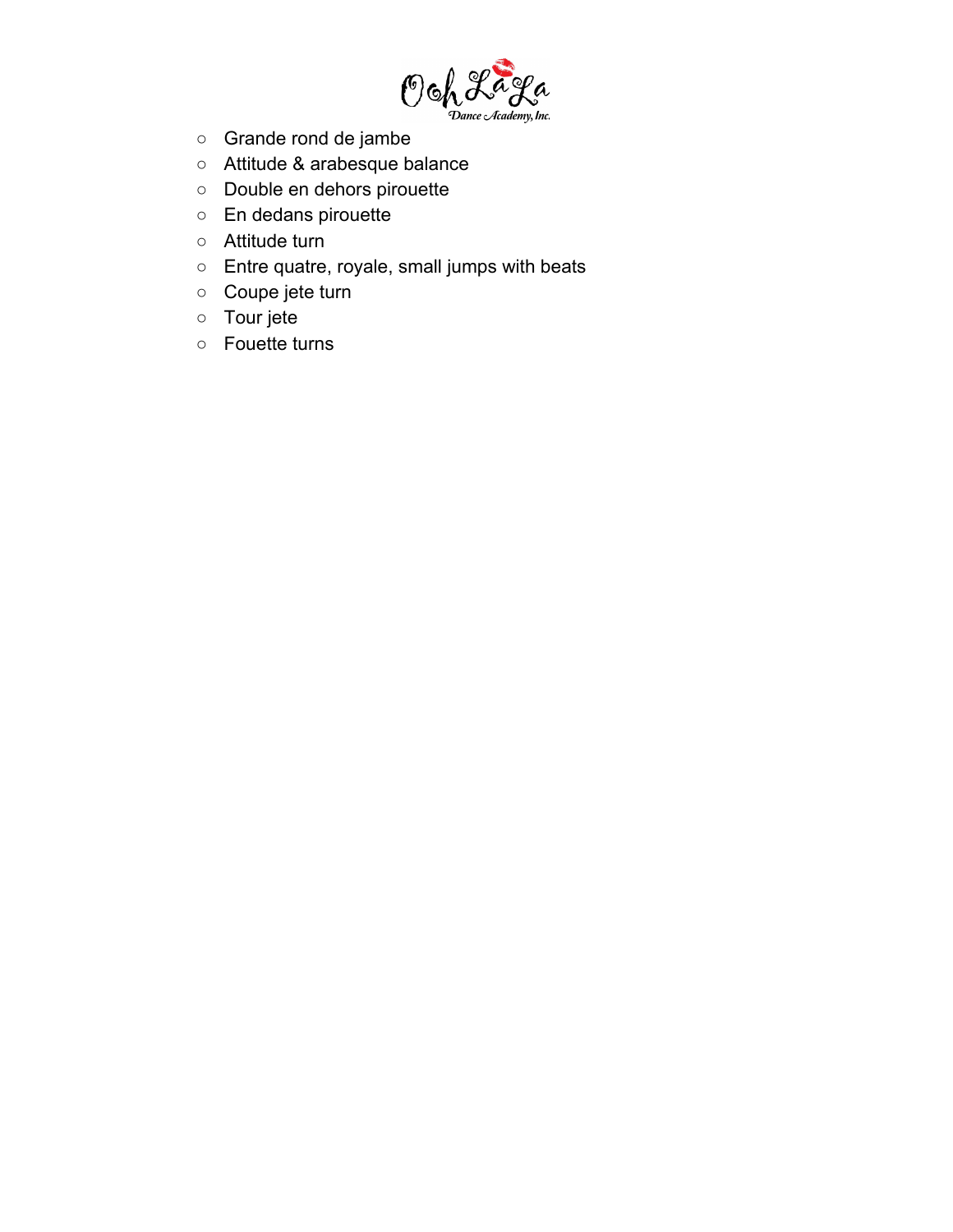

# **HIP HOP CLASSES**

### HIP HOP LEVEL I/II

Suitable for students ages 8 years and older with little or no previous experience of hip hop. An introduction to Hip Hop with beginning development of hip hop concepts including rhythm, coordination, spatial awareness and a specific focus on class etiquette. Students will learn how to demonstrate isolations with quick tempo beats and keep their center of gravity down, instead of up. Students will learn the proper execution of popular dance fads and introductory movement vocabulary. Tennis shoes required.

- Skills to Master:
	- Eagerness to dance!
	- Learn to count/understand music
	- Rhythm
	- Use of plie
	- Current Dance Fads
	- Grapevines
	- Step Claps
	- Beginning Tricks

### HIP HOP LEVEL II/III

Suitable for students ages 11 and older with previous experience in hip hop. Permission from the instructor to participate in the class is required. Focus is on the latest street styles of hip hop, including break-dancing, pop, & funk. Dancers are encouraged to push themselves to explore new movements and to understand the elements of choreography, music, and performance. Tennis shoes required.

- *● Prerequisites: Count/understand music, Rhythm, Use of plie, Current Dance Fads, Grapevines, Step Claps, Beginning Tricks*
- *●* Skills to Master:
	- Safely perform tricks
	- Must perform at stylistic level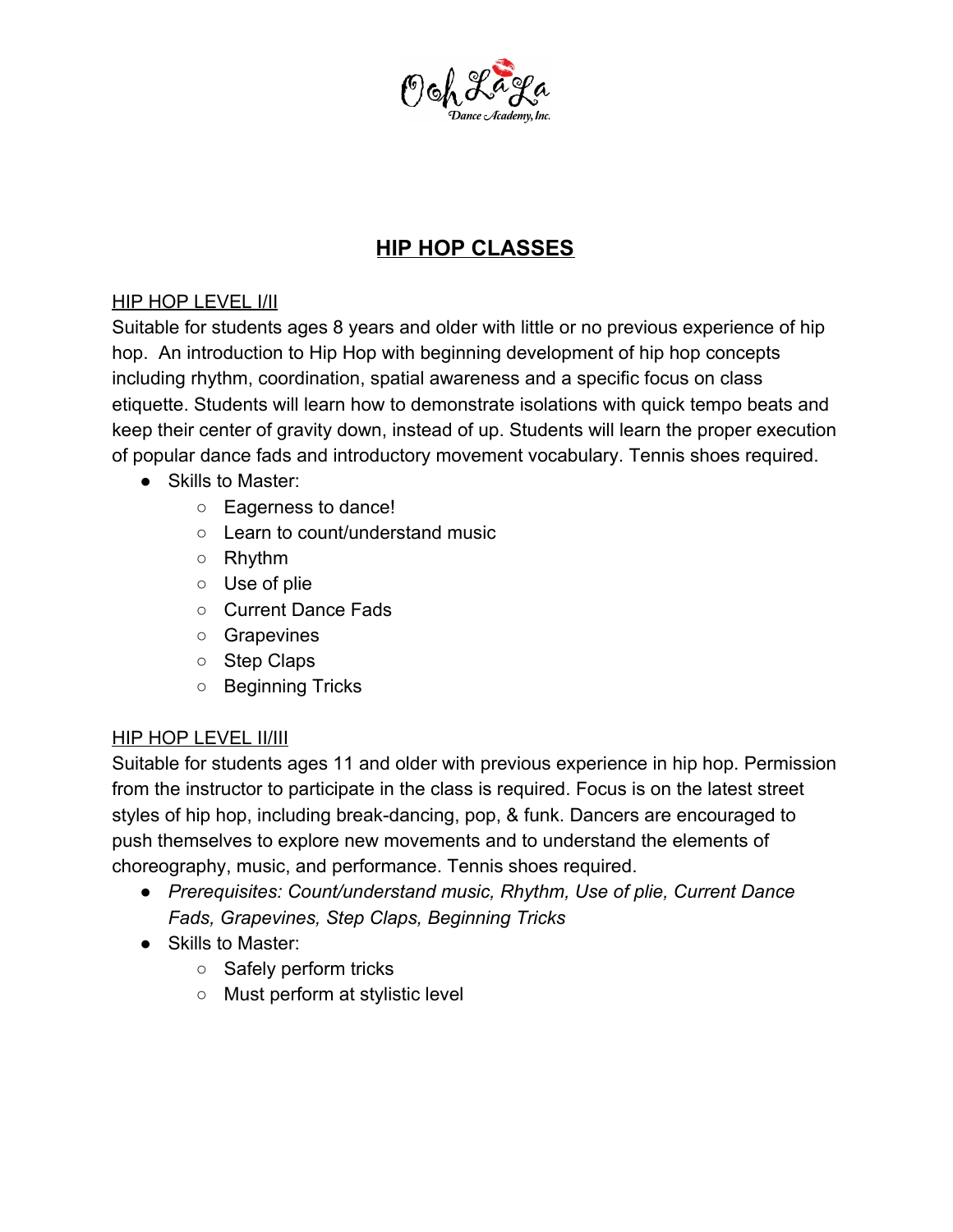

# **TAP CLASSES**

### INTRO TAP

Suitable for students ages 5-8 years old with little or no previous experience of tap. This class introduces the basics of tap and rhythm. Tap is a traditional style of dance using the shoes with metal plates on the bottom striking the floor, creating rhythmic choreography. Tap focuses a lot on musicality and percussion. Tap Shoes are required.

- *Prerequisites: none*
- Skills to Master:
	- Execute and understand the difference between a flap, slap and shuffle
	- Execute and understand the difference between step, stamp and stomp
	- Execute and understand the difference between heel digs and heel drops, toe taps and toe drops
	- Cramp Rolls
	- Basic 4 Point Riff
	- Basic Paradiddle
	- Maxi-Ford & Buffalo

### TAP LEVEL I

Suitable for students ages 8 years and older with little or no previous experience of tap. This class introduces the basics of tap and rhythm. Tap is a traditional style of dance using the shoes with metal plates on the bottom striking the floor, creating rhythmic choreography. Tap focuses a lot on musicality and percussion. Tap Shoes are required.

- *Prerequisites: none*
- Skills to Master:
	- Counting and Rhythm exercises
	- Single & Double Time Steps
	- Cramp rolls
	- Maxi-Ford & Buffalo
	- Basic 5, 6 and 7 point riffs
	- Single Pull Backs
	- Basic Paradiddle
	- Paddle
	- Front and Back Essence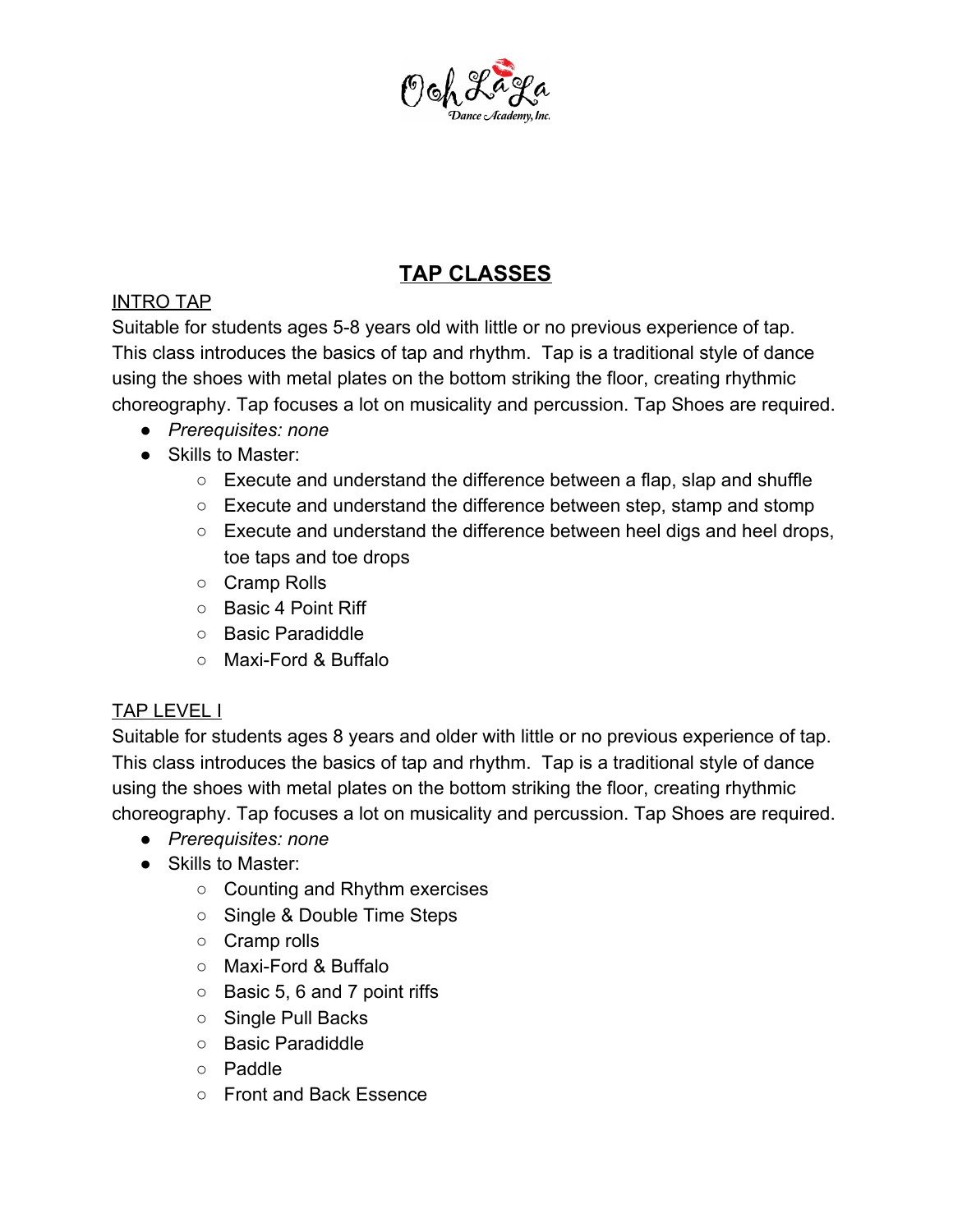

#### **TAP LEVEL II**

Suitable for students ages 8 years and older with intermediate experience of tap. This class advances on the basics of tap and rhythm. Tap Shoes are required.

- *● Prerequisites: Counting and Rhythm exercises, Single & Double Time Steps, Cramp rolls, Maxi-Ford & Buffalo, Basic 5, 6 and 7 point riffs, Single Pull Backs , Basic Paradiddle, Paddle, Front and Back Essence*
- Skills to Master:
	- Intricate Tap Combinations
	- Triple Time Steps
	- Wings
	- Double Pull Backs & Pick Ups
	- Toe Stands
	- Bombershay
	- Cramp Roll Turns
	- Maxi-Ford Turns
	- Paddle Turns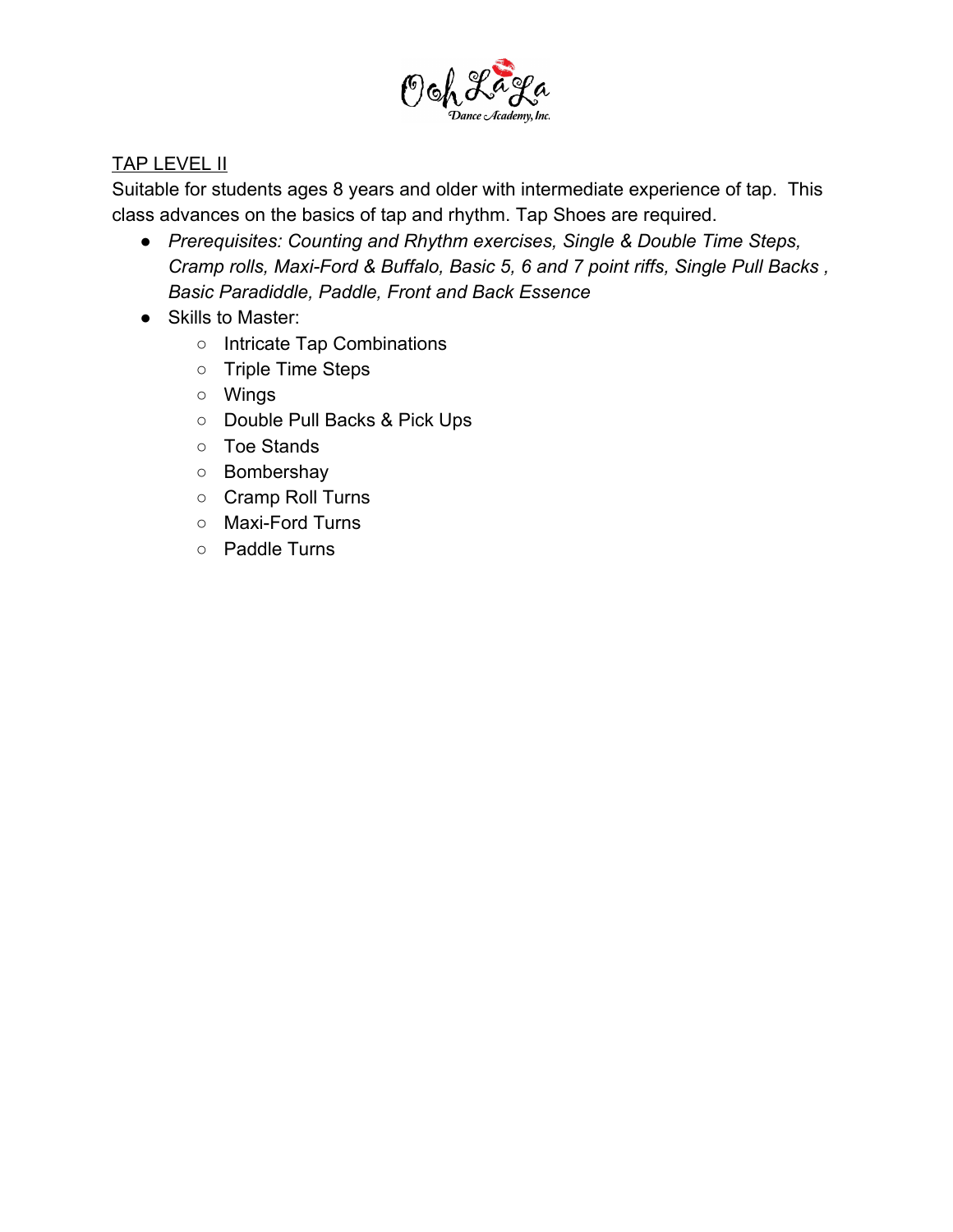

# **ACRO CLASSES**

### ACRO LEVEL I

This class is for students with basic or no previous knowledge/skill in acrobatics. Students will learn basic body awareness and build strength required for acrobatics. Along with learning basic skill concepts, the student will learn how to execute those skills safely and with good form. Required Attire: hair pulled back out of face, form fitting clothes that will remain in place when flipping upside down, clothes that have the ability to stretch, bare feet.

- *● Prerequisites: none*
- Skills to Master:
	- Bridge
	- Cartwheel
	- Handstand
	- Round-off
	- Forward roll
	- Back-bend & kickover
	- Handstand bridge
	- Handstand roll
	- Head stand
	- Handstand walks
	- Front limber (handstand, stand up out of the bridge)
	- Basic partner and group stunts requiring core, arm, and leg strength, body awareness, and teamwork.

### ACRO LEVEL II

This class is for students who have participated in level I Acro and/or are able to execute those skills safely. Students will learn the concept of and how to execute more advanced acrobatic skills along with proper technique. Required Attire: hair pulled back out of face, form fitting clothes that will remain in place when flipping upside down, clothes that have the ability to stretch, bare feet.

- *● Prerequisites: Forward roll, Handstand, Cartwheel, Round-off, Bridge, Handstand roll, Handstand bridge, Backbend kickover*
- Skills to Master:
	- Front limber & front walkover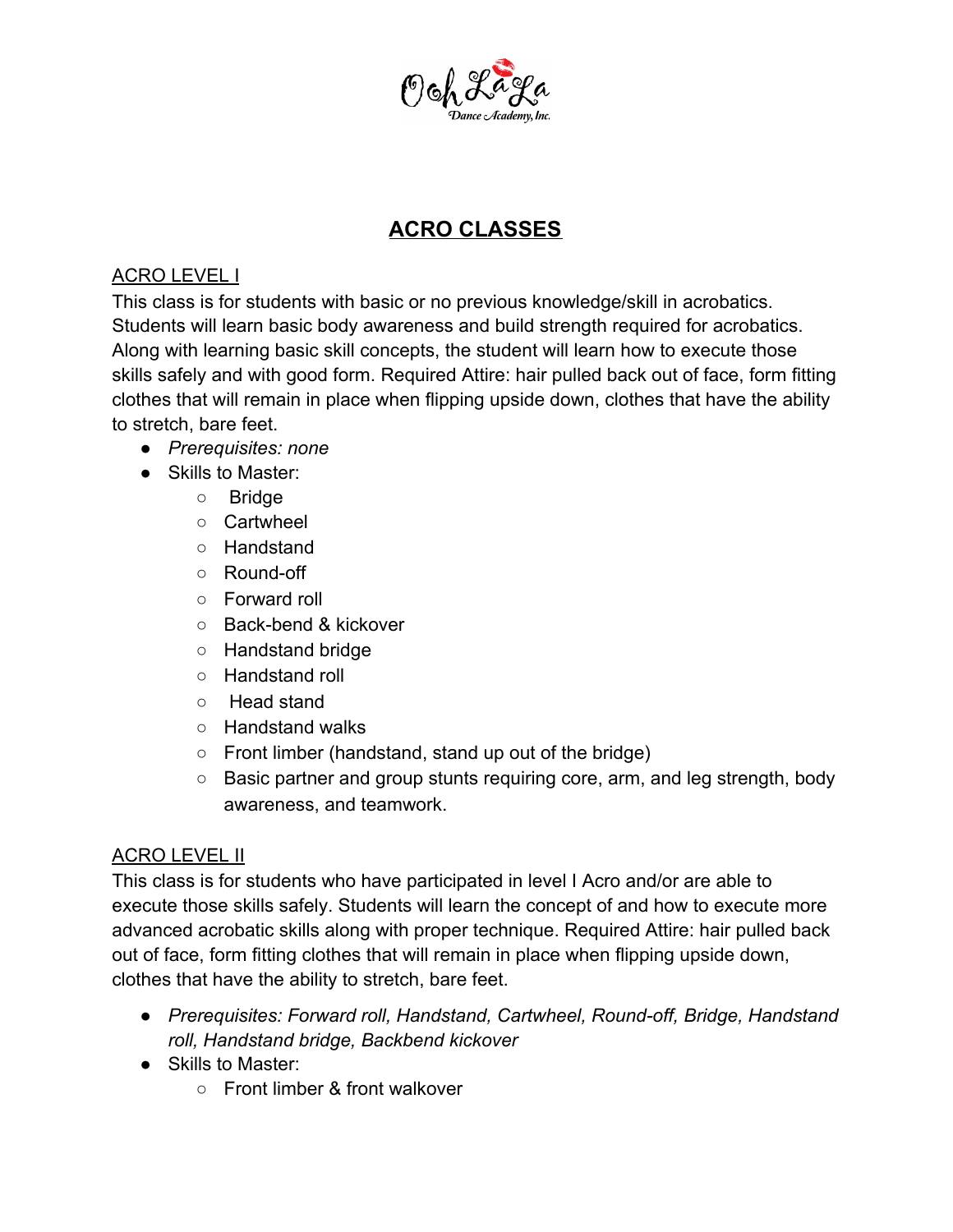

- Back walkover & back walkover variations (switch leg, to handstand, to splits, to stomach, etc.)
- Handstand pirouette
- Aerial/concept of an Aerial
- Back handspring & back handspring step out
- Front handspring
- Dive roll
- Handstand forward roll tuck up, straddle up, and pike up
- Headstand & headstand variations
- Intermediate partner and group stunts requiring flexibility, strength, body awareness, and the concept of skills such as handstand, back walkover, front walkover, and back tuck.

### ACRO LEVEL III

This class is for students who have participated in level I/II Acro and/or are able to execute those skills safely. Students will learn how to do advanced acrobatic skills as well as proper technique and form. Required Attire: hair pulled back out of face, form fitting clothes that will remain in place when flipping upside down, clothes that have the ability to stretch, bare feet.

- *● Prerequisites: Front limber, Back walkover, Aerial, Back handspring/back handspring step out with light spot, Concept of a front handspring*
- Skills to Master:
	- Aerial/aerial variations
	- Front aerial
	- Back handspring series
	- Round off back handspring
	- Cartwheel back handspring step out
	- Valdez
	- Advanced partner and group stunts requiring flexibility, balance, strength, and ability to execute Level I & II stunts safely.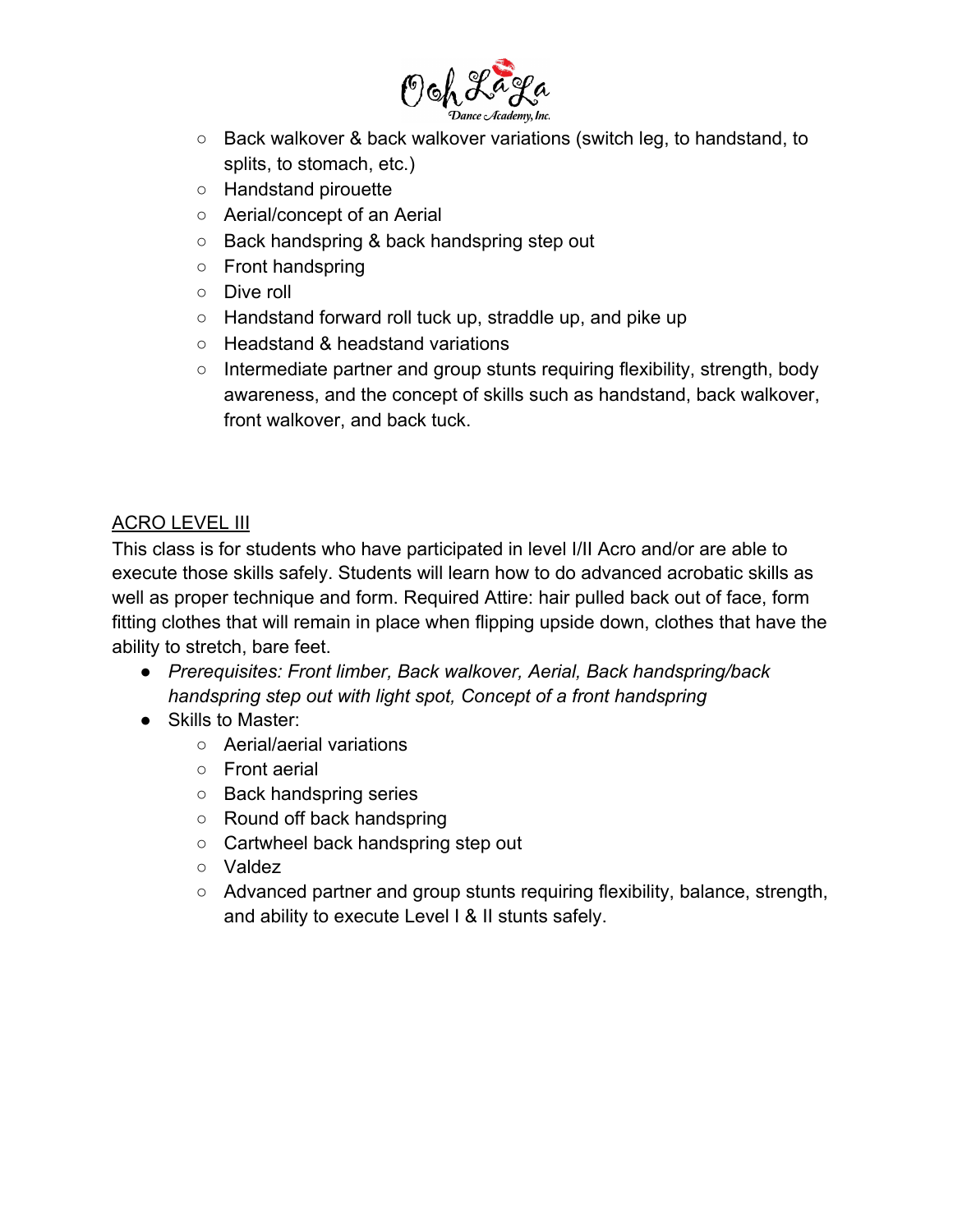

### **LEAPS, EXTENSIONS, & TURNS**

#### LET LEVEL I

Suitable for students ages 9 years and older with little or no previous experience of ballet or jazz. This class introduces the basics of ballet and jazz technique with an emphasis on fun and enjoyment. The study of ballet and jazz improves posture, general health, and co-ordination whilst giving the opportunity to express and communicate through music and movement. Jazz shoes required.

- *Prerequisites: none*
- Skills to Master:
	- Single Pirouette
	- Right & Left leg Leaps
	- Center Leap
	- Surprise Leap
	- Right, Left & Center Splits
	- Front, Side and Back Battement
	- Fan Kicks
	- Chaines Turns

### LET LEVEL II

Suitable for students with intermediate experience of ballet or jazz. This class expands with the basics of ballet and jazz technique. Class will focus on continuing proper dance technique while learning more advanced skills, isolations of the body, as well as improving performance quality, and developing complex rhythms and patterns. Jazz shoes required.

- *● Prerequisites: Single Pirouette, Right & Left leg Leaps, Center Leap, Surprise Leap, Right, Left & Center Splits, Front, Side and Back Battement, Chaines Turns*
- Skills to Master:
	- Double Pirouette
	- Coupé Pirouettes
	- Tilt kick
	- Leg holds
	- Needles
	- Leg Hold Turns